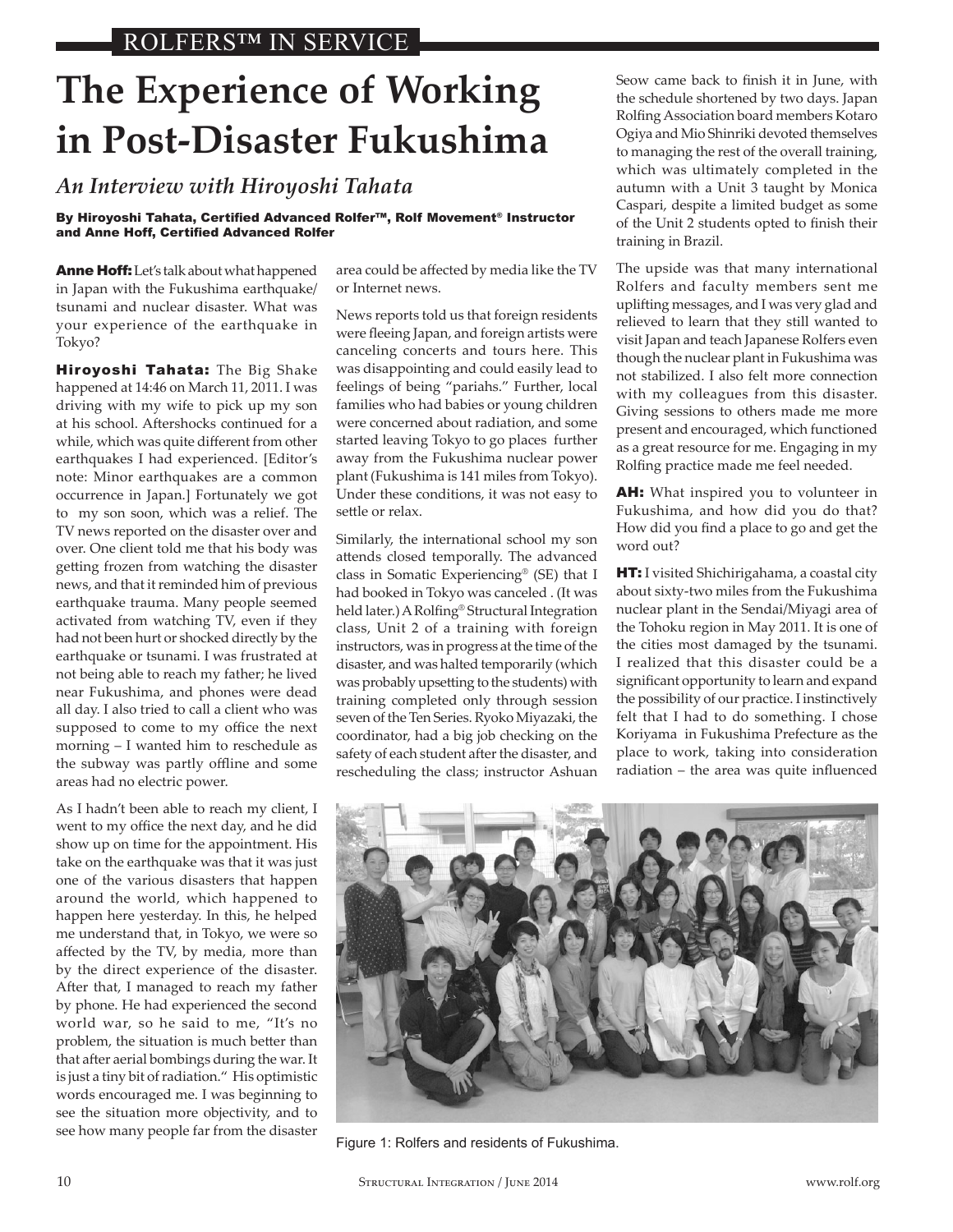## ROLFERS™ IN SERVICE

by radiation from the nuclear plant – and ease of access. I knew the Koriyama train station well from traveling through there to my grandparents' home nearby, and I could make day trips from Tokyo using the super express train, allowing me to offer sustainable support through repeated visits. The residents of Fukushima have been dealing with a broad and diffuse fear of radiation as no one know how this level of radiation may affect the human body. People have to make a difficult decision to either stay and live under this situation or abandon jobs and homes to leave. Most stay. The radiation will probably last for a long period, which generates fear and rumors about local agricultural products. Undoubtably parents in particular might be concerned about the health of their children. I could not imagine how much stress they must live under, but I felt that this region needs our work.

Before visiting the disaster area, I held workshops in 'somatic first aid' ('first aid' because the goal was releasing shock, rather than changing structure) several times in Tokyo, with the workshop fees given to Save the Children to support the disaster area. I thought these would be good preparation for the upcoming work in Fukushima. One of the workshops was on sitting, which a participant took back to introduce in Fukushima as a volunteer – and later I myself taught it there, as the topic was useful to disaster victims in crowded temporary housing. Two videos of demonstrations (in Japanese) from my workshops are on YouTube (www.youtube. com/watch?v=g-m8j7xqnc0 and www. youtube.com/watch?v=En0XurUBC00). For my first visit to the area, I planned two Rolf Movement workshops and private sessions. I booked a rental space and announced the date and information on a Facebook page for the event and on my website. Rolfing colleague Yasushi Fujimoto and Sakiko Asai from the SE community joined me by promoting this event on Facebook. People who knew about Rolfing [SI] applied to participate through my website. Yasushi put the word out through a client who lived near Fukushima and put out a local flyer. We also utilized other social media like Twitter to announce the event. Since beginning with a small class of ten in December 2012, Yasushi, Sakiko, and I have grown the program, and on our third visit in September 2013 we had about ninety people attending and seven colleagues participating. Luckily, one local resident



Figure 3: Rolfing and Rolf Movement Instructor Carol Agneesens working with an infant.

attending the first event was willing to coordinate the later ones; her network has broadened our access to residents of the region. Our view is that we have just started this work in Fukushima. The initial workshop was free; my second one had a nominal fee of about \$10, based on the local coordinator's recommendation that participants would feel more at ease paying some amount, which went toward the room rental and a babysitter for children of the attendees, as well as toward our dinner meeting after the workshop. We paid our own train fares. My third-workshop attendees paid what they felt was right for their personal situations.

AH: What inspired people to try Rolfing SI/ Rolf Movement in this situation? Were any already familiar with the work?

**HT:** Most attendees were not familiar with somatic practice. Some just knew the name "Rolfing SI." I thought the first workshop would be good preparation for future visits, introducing our work before setting a lot of slots for private sessions. The subject of the first workshop was how to support children (Part 1) and adults (Part 2) with touch to facilitate settling, and breathing with "Yielding."1 After the workshop, we provided several private sessions for staff and attendees.

AH: Did you do structural work, movement work, or both in these sessions? Did you make any modifications to how you worked based on any shock/trauma you observed?

**HT:** I used a movement and perceptual approach rather than structural work. Because of the earthquake, clients had lost their sensation of trusting the ground, so Yielding work was a natural modality as it can allow people to feel safe by first settling into the ground.As any shock/trauma might

cause a freeze response and disconnection from one's senses, I thought it would also be helpful for attendees to get adaptability in the orienting response based on accessing the sensation of safety. Also, tracking sensation in the body can help people to be more present. Some other Rolfers focused on breathing or connectivity, which can help clients open immobilized areas. People living with increased radiation in the atmosphere might unconsciously hesitate to take full breaths. Any tools to increase body resources could help to reset the whole system. Sessions were twenty to thirty minutes. Deciding when/how to close the session was more important than in usual private sessions. I tried to be available to the clients' in-the-moment needs, rather than think in the way I might in my regular private sessions in normal circumstances.

Whether the client was lying down or sitting, I found that putting one of my hands underneath some area of the body (e.g., pelvis or foot) provided a "scaffolding" that let the body start inhabiting that area again. Then, the body would be ready to open itself. The over-arching intention was to facilitate the person being more present, to reset the nervous system out of the shock response. Most frequently I would have the person lay supine on a mat or *tatami* floor with raised knees, and I would sit at a comfortable distance and put my hand underneath the soles of the feet, low back, elbows, scapulae, cervicals, and head. After touching for some seconds, I would remove my contact and come back to "my place." If the body was more responsive than expected, I would take my hand off sooner. Then I would watch and track what was happening for a while, both for the client and in my own body. From this, the client might feel a sense of weight followed by a settling down into the mat, a place of contact that would allow rest. This is the foundation of the Yielding work. The body can be reset by rest, with yielding into the scaffolding. Then the body can restart its own process.

AH: What special considerations did you hold that might be different than in your usual work? Did it give you any different personal material to have to process? Did it trigger anything in you of your own experience of the disaster?

**HT:** My intention focused on facilitating clients to have more body resource with a safe comfortable sensation with touch and tracking. Also, I did not stick to any